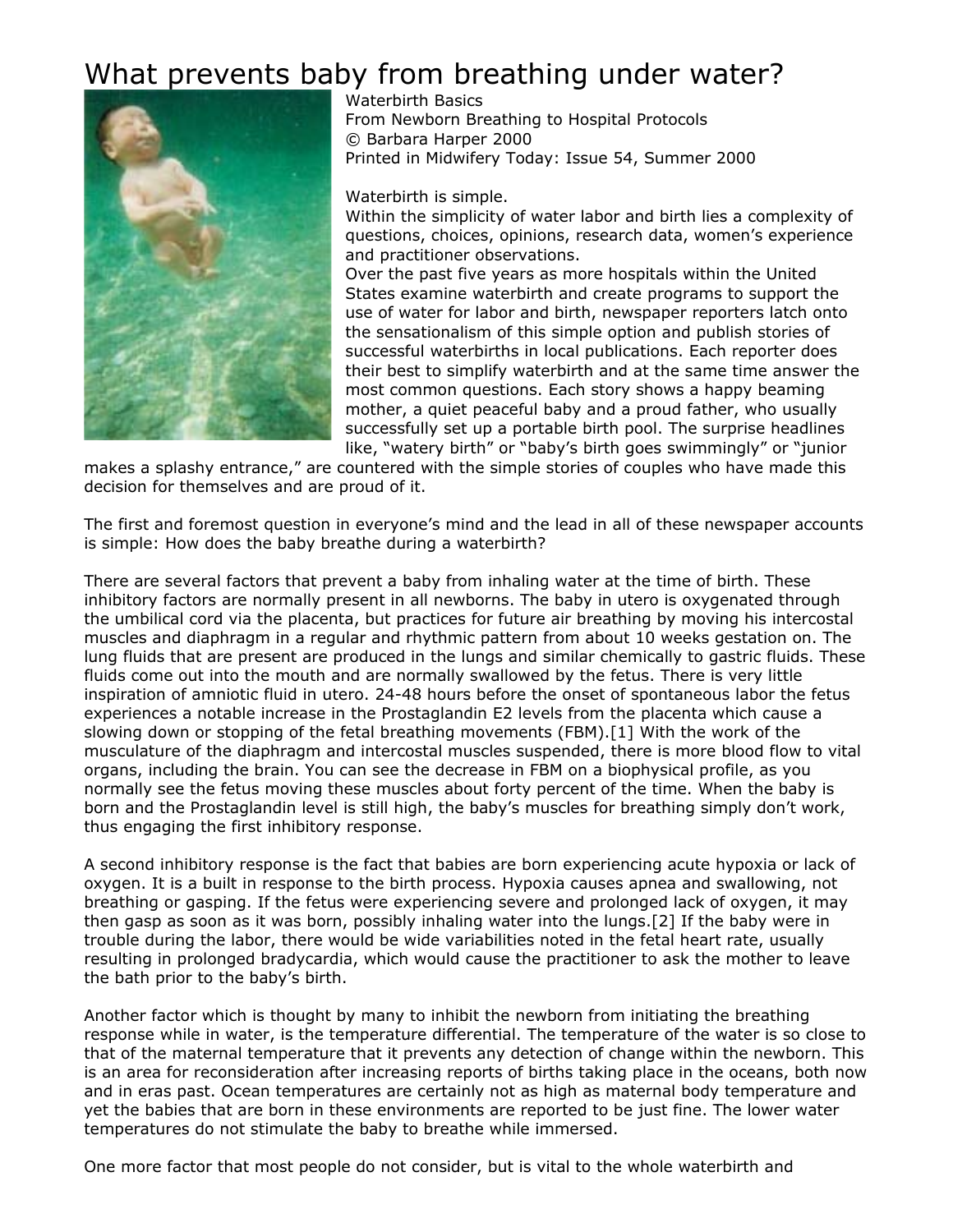aspiration issue, is the fact that water is a hypotonic solution and lung fluids present in the fetus are hypertonic. So, even if water were to travel in past the larynx, they could not pass into the lungs based on the fact that hypertonic solutions are denser and prevent hypotonic solutions from merging or coming into their presence.

The last important inhibitory factor is the Dive Reflex and revolves around the larynx. The larynx is covered all over with chemoreceptors or taste buds. The larynx has five times as many as taste buds as the whole surface of the tongue. So, when a solution hits the back of the throat, passing the larynx, the taste buds interprets what substance it is and the glottis automatically closes and the solution is then swallowed, not inhaled.[3] God built this autonomic reflex into all newborns to assist with breastfeeding and it is present until about the age of six to eight months when it mysteriously disappears. The newborn is very intelligent and can detect what substance is in its throat. It can differentiate between amniotic fluid, water, cow's milk or human milk. The human infant will swallow and breathe differently when feeding on cow's milk or breast milk due to the Dive Reflex.

All of these factors combine to prevent a newborn who is born into water from taking a breath until he is lifted up into the air.

So, what does happen to initiate the breath in the newborn? As soon as the newborn senses a change in the environment from the water into the air, there is a complex chain of chemical, hormonal and physical responses, all resulting in the baby breathing. Water born babies are slower to initiate this response due to the fact that their whole body is exposed to the air at the same time, not just the caput or head as in a dry birth. Many midwives report that water babies stay just a little bit bluer longer, but their tone and alertness are just fine. It has even been suggested that water born babies be given the first APGAR scoring at one minute thirty seconds, not at one minute, due to this adjustment.

There are several things that happen all at once for the baby. The shunts in the heart are closed; fetal circulation turns to newborn circulation; the lungs experience oxygen for the first time; and the umbilical cord is stretched causing the umbilical arteries to close down. Nursing and medical schools taught their students for years that the first breath was dependent on the pressure of the passage through the birth canal and then a reflexive opening of the compressed chest creating a vacuum. That action has no bearing on newborn breathing whatsoever. There is no vacuum created. The newborn who is born into water is protected by all the inhibitory mechanisms mentioned above and is suspended and waiting to be lifted up out of the water and into mother's waiting arms.

All the fluids that are present in the lung alveoli are automatically pushed out into the vascular system from the pressure of pulmonary circulation, thus increasing blood volume for the newborn by 1/5th or 20%. The lymphatic system absorbs the rest of the fluids through the interstitial spaces in the lung tissue. The increase of blood volume is vital for the baby's health. It takes about six hours for all the lung fluids to disappear.[4]

When we look back at the analysis of the statistics of babies born in water it proves that these inhibitory factors are more than theories. A study conducted in England between 1994 and 1996, and published in 1999, reports on the outcomes of 4032 births in water. Perinatal mortality was 1.2 per 1000, but no deaths were attributed to birth in the water. Two babies were admitted to special care for possible water aspiration.[5] From 1985 to 1999, it is estimated that there have been well over 150,000 cases of waterbirth worldwide. There are no valid reports of infant deaths due to water aspiration or inhalation. In the early days of waterbirth a baby was reported as dying from being born in the water. This particular newborn death was caused not by aspiration, but by asphyxiation due to leaving the baby under the water for more than fifteen minutes after the full body was born. At some point the placenta detached from the wall of the uterus and stopped the flow of oxygen to the baby. When the baby was taken out of the water, it did not begin breathing and could not be revived. On autopsy the baby was reported to have no water in the lungs and its death was attributed to asphyxia.[6]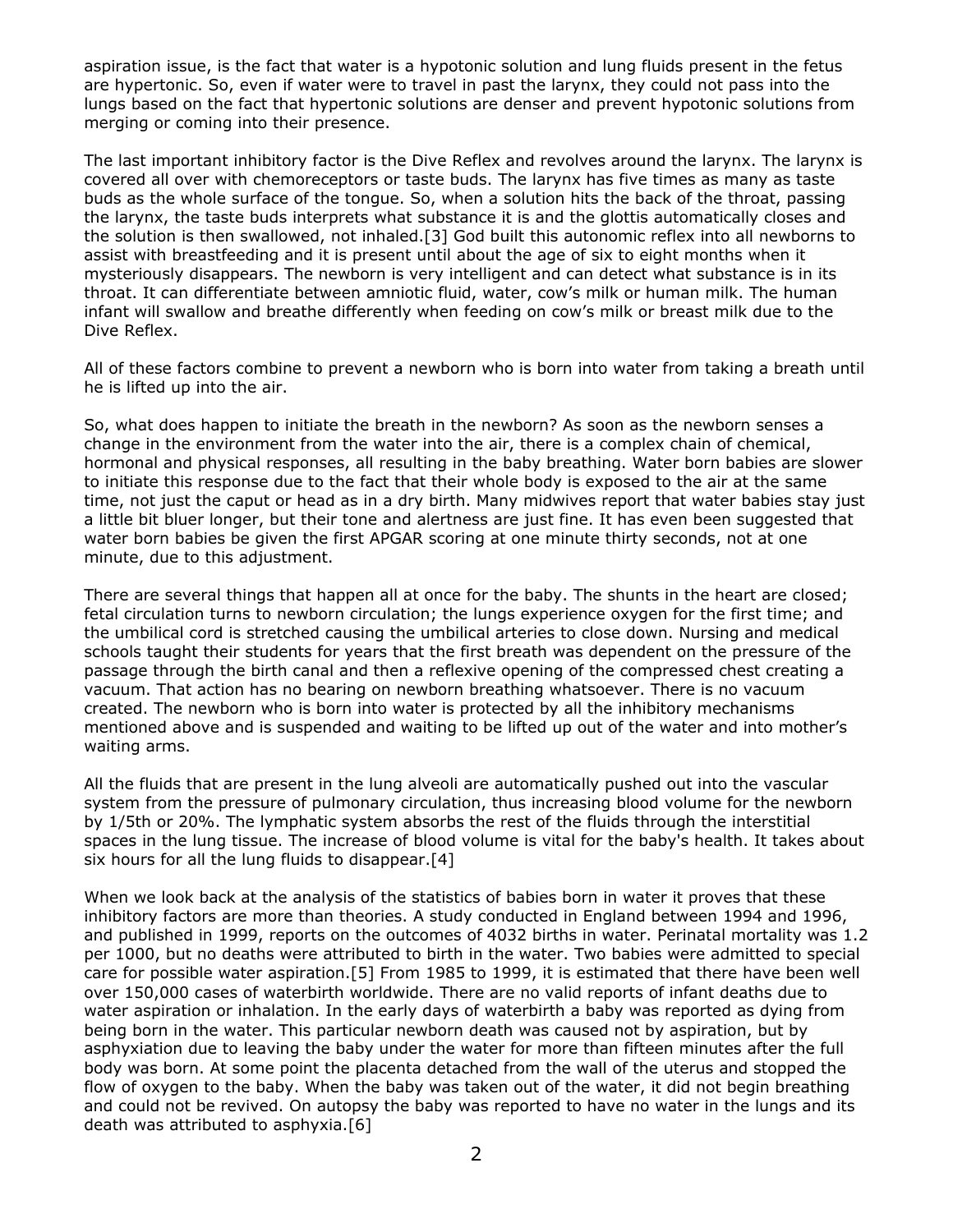This is the reason that we bring babies up out of the water within the first few moments after birth. Some people have commented on the long time that some babies remain in the water in the film, "Water Babies: The Aquanatal Experience in Ostend." Video tape is deceiving, but so are our senses. When timed, the film sequence is only forty-seven seconds, but when viewers are asked to judge how long the sequence of immersion for the baby really is, reports range anywhere from one minute to five minutes.

Bringing a baby out of the water too quickly can be just as traumatic but it can also lead to either torn or broken cords. This has been reported by a number of midwives and doctors.[7] If the practitioner is not looking for a torn cord the possibility of the baby needing a transfusion increases. Torn or broken cords can be avoided by bringing baby out of the water slowly and gently. Mothers who desire to pick up their own babies need to be reminded to not do it too quickly, either.

The inability to accurately assess blood loss in the water is a reason that some midwives have stated for either not "allowing" the birth to take place in the water or asking mother to get out right away after the baby is born. Blood loss assessment is easy to judge after a few births. Garland and Jones report in a review of waterbirths at Maidstone Hospital in Kent, England, that the midwives are much better at judging and reporting blood loss in the water after experiencing over 500 births.[8] A useful key to judge post-partum hemorrhage is how dark is the water getting? Can you still assess skin color of the mother's thighs even though there is blood in the water? A few drops of water in a birth pool diffuses and causes it to change color. A waterproof flashlight comes in handy at this point. Dropping a flashlight onto the bottom of the birth pool allows you to look for bleeding as well as meconium during the birth. It also helps you spot floating debris and remove it.

Which brings us to the second most frequent question among hospital nurses and newspaper reporters: Won't the mother get an infection?

There are still hospitals that restrict a woman from laboring in the water if her membranes are ruptured. This is totally absurd based on the current and past literature. There is no evidence of an increase in infectious morbidity with or without ruptured membranes for women who labor and/or birth in water. [9] [10] The oldest reference that researches the possibility of infection during a bath is mentioned in a 1960 American Journal of OB/GYN. Dr. Siegel posed the question, "Does bath water enter the vagina?" In his experiment he placed sterile cotton tampons into thirty women and them asked them to bath in iodinated water for a minimum of fifteen minutes. In all cases when the tampons were removed, there was no iodine present.[11] His conclusion states, "we can now stop restricting women from bathing in the later stages of pregnancy and labor." Laboring mothers have an advantage when the baby is descending and moving out. Nothing is moving up and in. Things that we put into laboring vaginas may cause an increase in infections, such as probes, fingers, amnihooks, scalp hooks, etc. Janet Rush, RN, and her Canadian group of investigators have conducted the only randomized controlled trial of the effects of water labor. They reported that there were no differences noted in the low rates of maternal and newborn signs of infection in women with ruptured membranes.[12]

Infection control, especially in a hospital setting, requires diligence and the following of strict protocols between and during births. Cleaning and maintaining all equipment used for a waterbirth will prevent the spread of infection. In a random study conducted at the Oregon Health Science University Hospital in 1999, cultures were done from the portable jetted birth pool before, during and after birth, as well as from the fill hose and water tap source. In all instances no bacteria cultured from the birth pool but the water tap did culture Pseudomonas.[13] In a British study of 541 water labors no serious infections were reported during the three year period of data gathering. Again, Pseudomonas aeruginosa, was the only persistent bacteria discovered in two babies who tested positive from ear swabs. No treatment was necessary.[14]

Some parents are concerned about mother-to-mother infections or contamination from viruses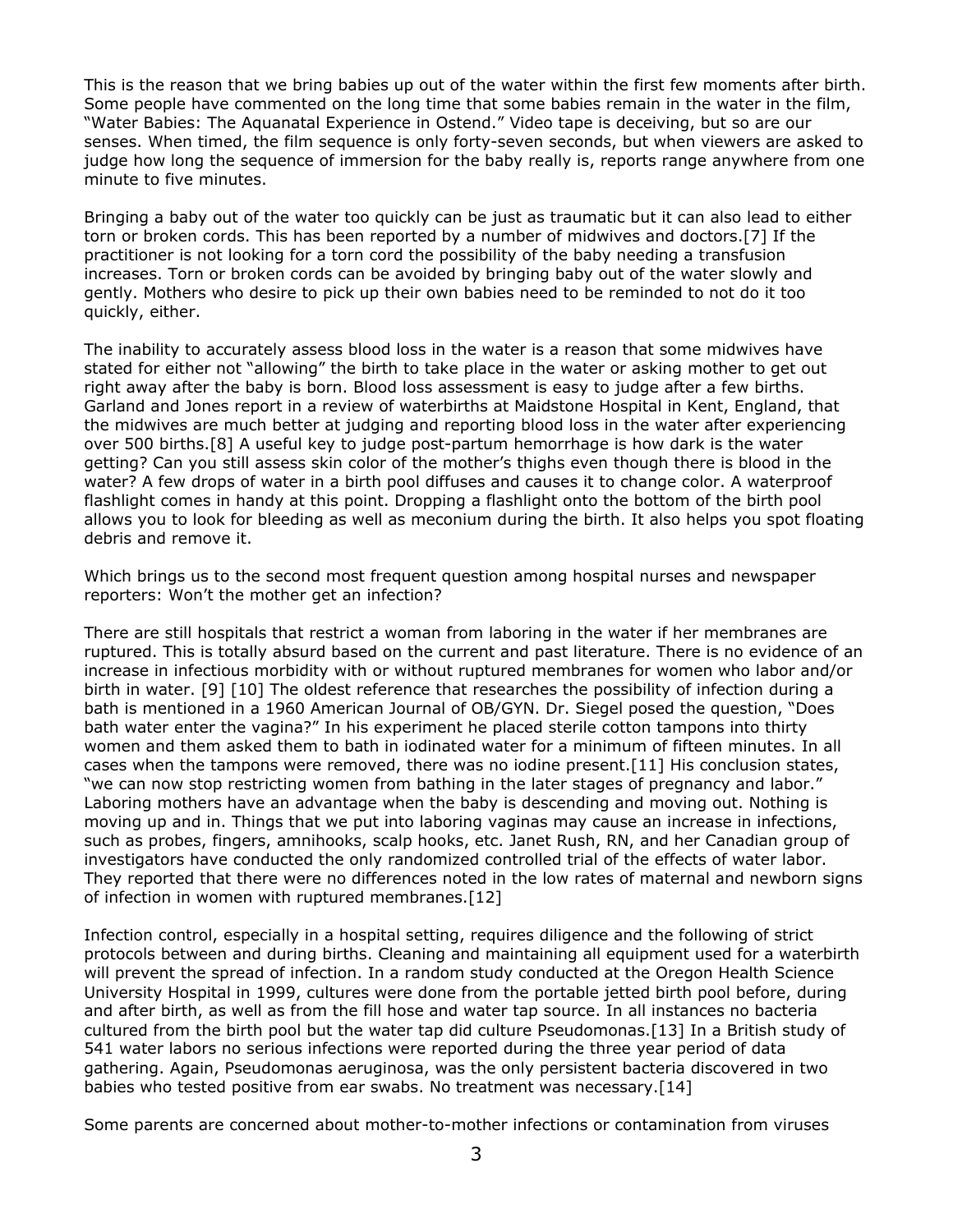such as HIV or Hepatitis. There is no reason to restrict an HIV positive mother from laboring or giving birth in water. All evidence indicates that the HIV virus is susceptible to the warm water and cannot live in that environment.[15] Universal precautions still need to be adhered to and proper cleaning of all the equipment after the birth needs to be carried out.

Using disposable liners has become the norm for use with portable birth pools, but attention must also be paid to proper cleaning of drain pumps, hoses, filter nets, taps and any other items that are reused from one birth to the next. The issue of cleaning the jets of permanently installed baths has generated some concern and discussion over the past few years. Many hospitals remodeled their labor units in the late eighties or early nineties, installing jacuzzi-type whirlpool baths. These baths are great for women in labor, but often are not deep enough or are situated within very small bathroom spaces, boxed in and making birth in them difficult in all respects. The protocol for cleaning jetted tubs is simply to completely clean the tub with a quaternary ammonium solution, refill with water and add some kind of brominating agent to circulate through the jet system for a minimum of ten minutes.[16] A number of hospitals report that they use a half cup of powered dish washing crystals such as Cascade and it works fine. Lynn Springer, RN, the perinatal coordinator for St. Elizabeth Hospital in Red Bluff, California, chose to install a beautiful corner Jacuzzi brand jetted bath on her unit in 1995. They have routinely performed monthly cultures of the bath and the jets throughout the past five years of their water birth program without any significant bacterial growth. They follow the above-mentioned cleaning protocol and report over 1000 water labors and 400 births in water.[17]

One issue that is repeated in the literature and voiced in the concern of mothers and their midwives is: When should the mother enter the bath?

Many hospitals use the 5-centimeter rule – only allowing mothers to enter the bath when they are in active labor and dilated to more than 5 cms. There is some physiological data that supports this rule, but each and every situation must be evaluated and then judged. Some mothers find a bath in early labor useful for its calming effect and to determine if labor has actually started.[18] The water sometimes has the effect of slowing or stopping labor if used too early. On the other hand, if contractions are strong and regular with either a small amount of dilation or non at all a bath might be in order to help the mother to relax enough to facilitate the dilation. It has been suggested that the bath be used in a "trial of water" for at least one hour and allow the mother to judge its effectiveness. Women report that often the contractions seem to space out or become less effective if they enter the bath too soon, thus requiring them to leave the bath. Then again, midwives report that some women can go from 1cm to complete dilation within the first hour or two of immersion.

Deep immersion seems to be a key factor. If the pool or bath is not deep enough, at least proving water up to breast level and completely covering the belly, then the benefits of the bath may be less noticeable. The warm water will still provide comfort and the mother will benefit from being upright, in control and drug free, but full immersion adds more physiological responses. The most notable being a redistribution of blood volume, which stimulates the release of oxytocin and vasopressin.[19] Vasopressin can also work to increase the levels of oxytocin.[20] The immediate pain reduction upon entering the bath is quite noticeable. It is what I refer to as, "the ahh effect." The smile, the sound and the inner peace that mothers display are unmistakable. This response can happen at any point in the labor, but most notably when contractions are long and strong and close together. Some midwives who assume that there is little or no progress in dilation because the mother is not displaying any outward signs of discomfort are often surprised to find rapid dilation in the first hour of immersion. Having experienced a waterbirth myself, I can verify the incredible difference in perception of pain from the room to the water. When I am with a woman in labor I generally assess her pain on a scale of 1 to 10 before she enters the bath. Most report at least a 6 or greater. Then after no less than a half an hour, I will make another assessment. The second subjective answer of course varies from person to person, but the typical response is 2 to 4. The mother is experiencing more than the sum of her physiological responses to warm water immersion. Most women feel inherently safe in the water.

The water creates a wonderful barrier to the outside world. It becomes her nest, her cave, her own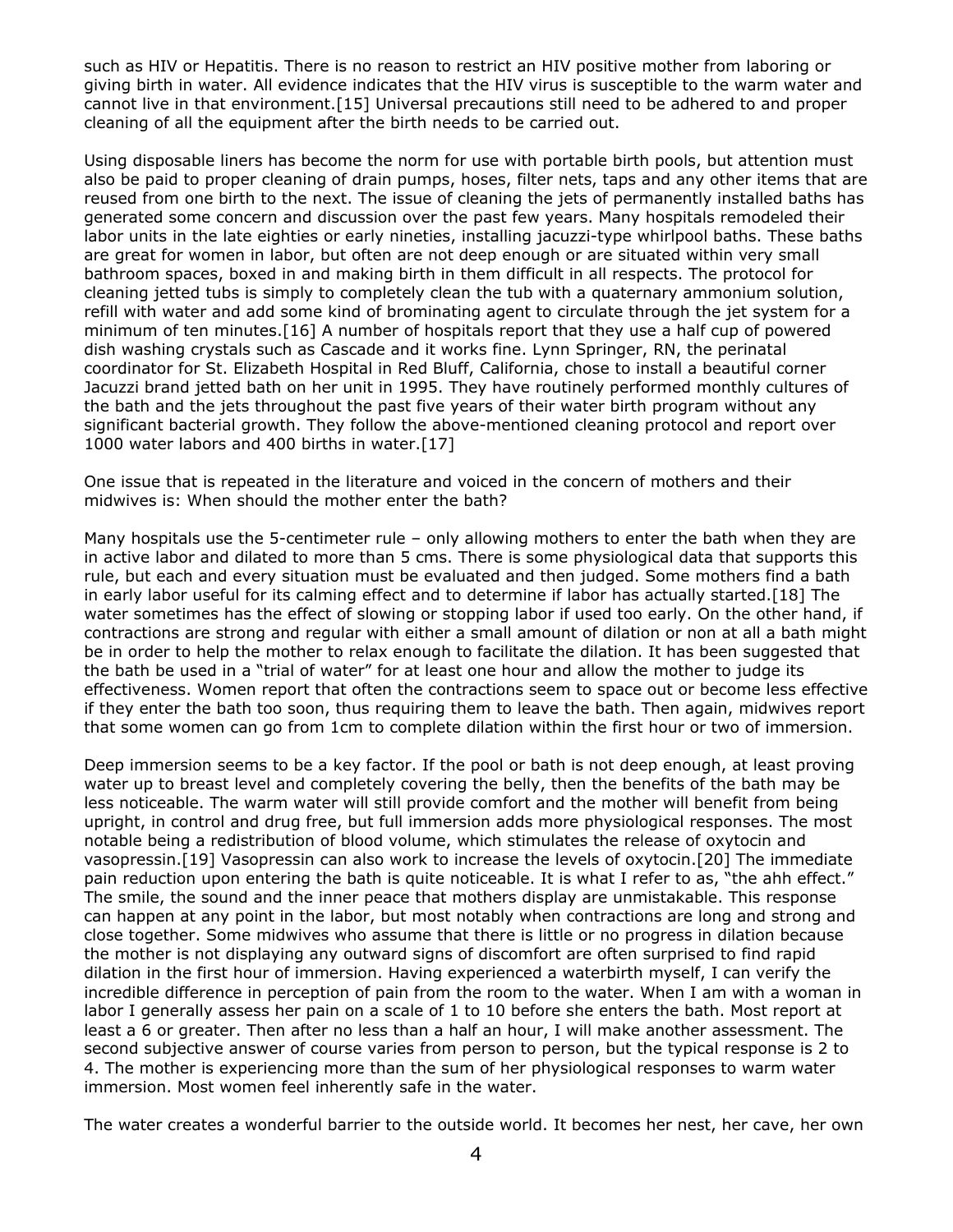"womb with a view." If the pool is large enough to include her partner or husband, it then becomes an intimate place for the two of them to labor together and experience the love dance of birth. If the midwife or physician wants to do a vaginal examination while the mother is in the water, it is much easier for the mother to refuse. Her mobility allows her to move quickly to the other side of the pool. Vaginal exams can be easily done in the water, but for Universal Precautions to be maintained, long shoulder-length gloves need to be worn.

The control that women gain by being able to move freely in the water often aids them in assessing their own progress either through feeling the movements of the baby more intensively or actually being able to examine themselves internally. Women report that the water intensifies the connection with the baby at the same time that it reduces the pain. They can feel the baby move, descend and push through the birth canal. The prospect of the midwife becoming an active observer increases as mothers assume more and more responsibility for the birth and have the ease of mobility in the water. For many reasons, including reducing the risk of infection for the provider, many midwives suggest a hands-off birth for the mother. The water slows the crowning and offers its own perineal support.[21] This 'minimal-touch' approach also gives the mother a greater sense of controlling her own birth.

Perineal trauma is reported to be generally less severe, with more intact perineums for multips, but about the same frequency of tears for primips in or out of the water in some of the literature.[22] [23] One of the best benefits of waterbirth is the zero episiotomy rate that is reported throughout the literature. Rosenthal mentions that episiotomies can be done, but no one else offers this suggestion. The combination of being upright, having the mother in a good physiological position to birth her baby, giving her the freedom of control and not telling her to push when her body is not indicating it, all contribute to better perineal outcomes.

Midwives have a great deal of influence over the outcome of a birth. From the suggestions they make to a laboring mother to how they handle potential complications. There is an interesting phenomenon within the waterbirth movement that deserves some discussion. When a mother is laboring undisturbed, as Odent has written and lectured about, she will find her own place and time of birth, whether that place is the bathroom floor, under the piano, on the bed or in the bath. If practitioners remain silent observers to the process, the baby is born wherever it happens. But if the mother has stated her intentions for a waterbirth and the necessary arrangements have been made to have water available, is the midwife influencing the mother by reminding her as second stage approaches or in the middle of second stage that the bath is ready and waiting if she wants to get back in? In observing the statistics that Waterbirth International gathers from midwives and doctors on waterbirth, it is hard not to notice the variance from practice to practice. Those midwives that report an 80 to 90 percent waterbirth rate are usually set up with either a birth center facility which uses easily accessible bathtubs or every single one of their home birth clients rent or use portable birth pools. When the mother is in the midst of her subconscious birth responses, if someone tells her that the bath is ready and waiting, she often will immediately dash for the pool and climb in, even in the pushing stage. On occasion she simply states that nothing in heaven and earth can move her beyond where she is.

A midwife's or physician's hesitancy for using water for birth can also be felt by the mother and she often acquiesces just to make her practitioner feel more comfortable, instead of following her own instincts and staying in the water. Many women in hospitals get out of the pool because they don't want to get their midwives "in trouble" by insisting on giving birth in water. And in the reverse, midwives often must insist that mother get out of the pool because protocols have not been set up for birth or the practitioner is just not comfortable with the process. The decision to birth in the water should be left up to the mother, but based on sound advice and assessment of fetal wellbeing by the practitioner. The mother who presents prenatally and is insistent that she is going to have a water birth no matter what, is usually destined to birth anywhere but the birth pool. I seriously counsel women who are taking on the system to evaluate their reasons for wanting to birth in water. If they are seeking to avoid pain only, that is a serious red flag and needs to be addressed on many different levels. If they have experienced one birth already and know what to expect and are looking for a better birth experience, then they are usually open to using the water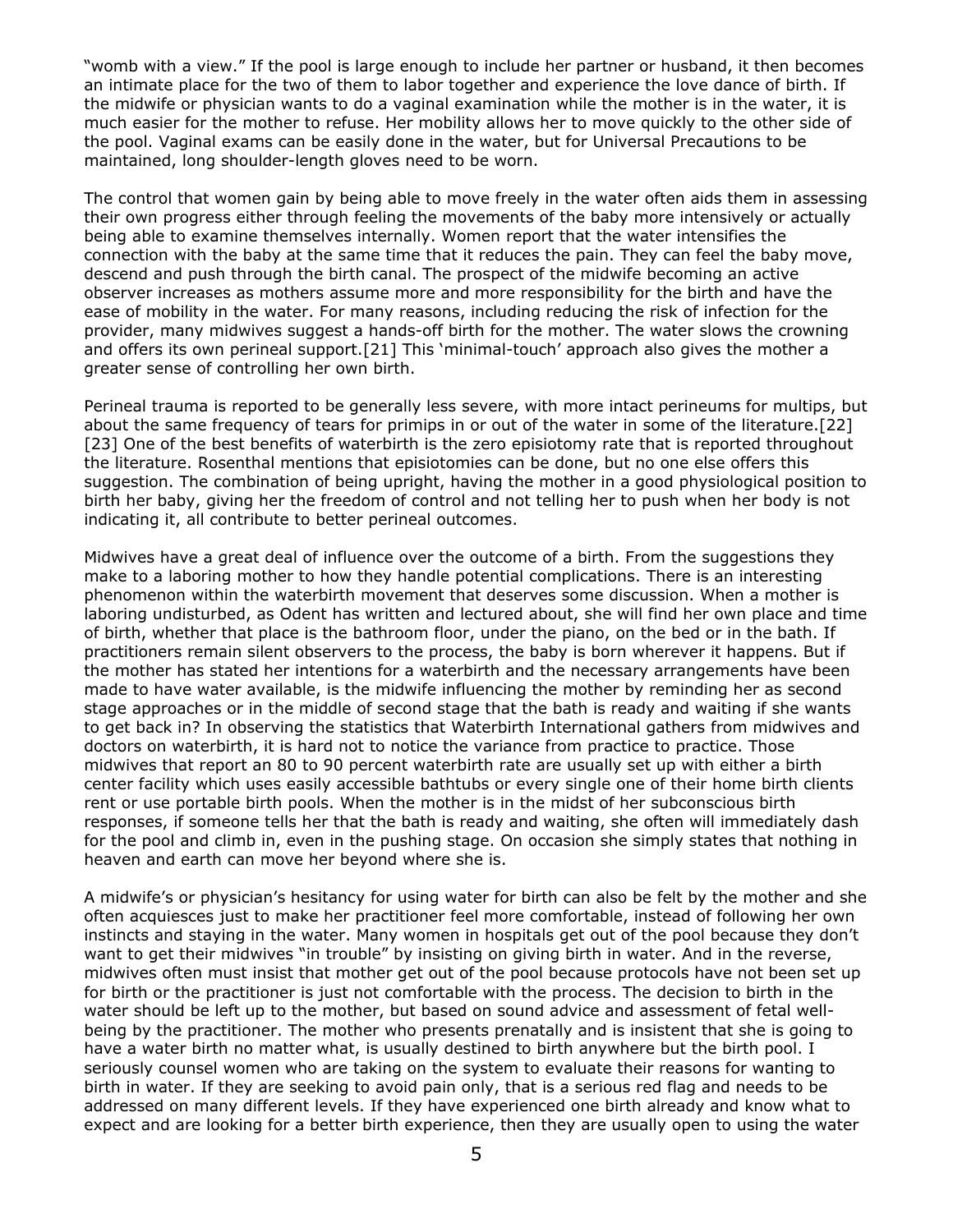to be in greater control and seeing how they feel at the time of birth. Flexibility is always required in birth, but especially for those women who add the element of water. In my own case, the first time I felt that I wanted to birth in water because it was the best thing I could do for my baby. I hear many women say this and that is a reasonable motivation. But, the benefit that women derive from being in the water and gaining control over their experience is passed on to the baby. It is better to focus on the mother and what she needs. For my second waterbirth, no one could keep me out of the water. I was completely focused on my experience and not the baby's. Fathers will often call our office and make all the arrangements for the birth pool rental. On occasion that is because the dad wants his baby to be born in water and no other place, not taking into account what the mother really wants. Usually it all works out just fine, but occasionally it can influence the outcome of the labor.

Protocols differ from place to place, but as more experience with waterbirth emerges, we find that some previous reasons for asking a woman to leave the bath prior to birth are no longer hard and fast.

• Meconium used to mean that the mother would have to leave the pool to birth her baby on the bed to facilitate immediate suctioning. This requirement has relaxed a bit as it has been seen that meconium washes off the face of the baby and even comes out of the nares and mouth while the baby is still under the water. DeLee suctioning can still be accomplished as soon as the baby is up in mother's arms.

• Tight nuchal cords were a reason to ask mother to stand for the birth so that the practitioner could cut the cord and then deliver that baby. Now, the universal practice is to no even feel for a cord in a waterbirth, unless there has been a very slow second stage and you are afraid of cord compression. No attempt is made to clamp and cut the cord. The body is birthed and then the cord it unwrapped. It is amazing to watch a baby somersault and unwrap begin to unwrap their own cord in the expanse of the birth pool.

• Breech position was definitely a reason for a more controlled birth or even an automatic cesarean section. But there are practitioners throughout the world who recognize that there is increased safety for the baby if it is born in water. The most experienced doctor that we know of is Hermann Ponette, an obstetrician who practices at H. Surreys Hospital in Ostend, Belgium. He has attended well over 2000 waterbirths including breeches and twins. He uses a frank breech position as an indication for a waterbirth.[24] There are other reports of a few hospitals in the US attending breech waterbirths and approximately 50 reported breech births in water at home.[25]

• Shoulder dystocia is considered an obstetric or midwifery emergency by most practitioners. Protocols require mothers who are anticipating large babies to leave the bath. Now there is a growing body of experience that suggests that shoulder dystocia can be managed easier in the pool. Canadian midwife, Gloria Lemay, has written a protocol for management of shoulder dystocia in the water. It appears that tight shoulders happen more often because of practitioners or moms trying to push before the baby fully rotates. Position changes in the water are so much easier to effect and the mother doesn't panic but remains calm. A quick switch to hands and knees or even to standing up with one foot up on the edge of the pool if shoulders are really tight can help maneuver baby out.

• Prematurity has always been considered a reason for a controlled and monitored bed birth. Some doctors who have experienced the great results of waterbirth for babies born from 36 weeks gestation on, are now questioning whether waterbirth might be good for some babies who are less than 36 weeks gestation. With the advances for waterproof fetal monitoring there are fewer reasons to require a woman to leave the pool especially if her baby is tolerating the labor well. A few cases of waterbirth for 33, 34 and 35-week-old babies have been reported.

Once a woman has experienced a waterbirth she will more than likely want to repeat the experience. To that that end, Waterbirth International gets some pretty interesting referral requests from women all over the world. If circumstances have changed and the mother is no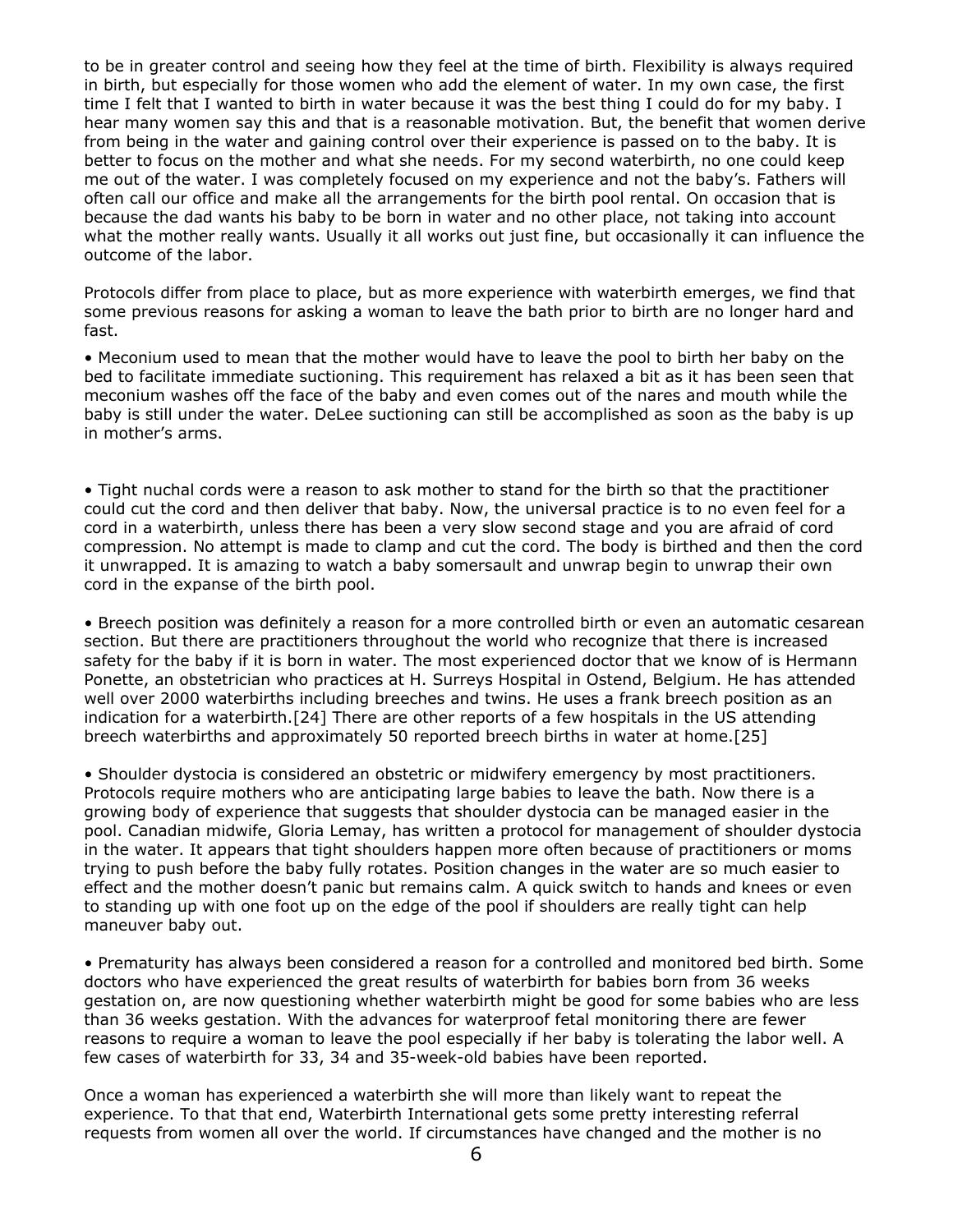longer living in a place where waterbirth facilities or practitioners are readily available, she will go to almost any length to recreate the opportunity to give birth in water. A research project that Waterbirth International has been conducting for ten years is a survey of women who have given birth in water. On the survey form is a questions that states, "Would you consider giving birth again in water?" With over 1500 surveys collected, there has only been one woman that answered no to that question. On her particular survey she emphatically stated NO in bold print with two exclamation points and then drew an arrow down to the bottom of the page where in very small print she wrote, "this is number seven, I'm done!"

It is hard to think of another "method" of childbirth that receives such praise from women and practitioners alike. Dr. Lisa Stolper is an obstetrician practicing in the quaint New England town of Keene, New Hampshire. She began offering waterbirth to her clients at Cheshire Medical Center in October of 1998. One year later she reported an overall waterbirth rate of 37% for all vaginal births and 33% for all births, including cesarean sections. Her hospital has purchased just one portable jetted birth pool but they use it to labor almost 50% of their clients. They are now considering installing permanent pools to make it available for more women. Her comment about her job as an obstetrician was, "Waterbirth just makes my job so much easier."

One of the final questions that newspaper reporters pose and birthing couples ask is: Why aren't more hospitals in the US offering waterbirth?

Hospitals in the United States have made incredible advances in the waterbirth movement in the past five years. Monodnock Community Hospital in Peterborough, New Hampshire, was the first hospital in the country to embrace waterbirth and install a permanent birth pool, imported from England. They still offer this option to women and can now look back on almost ten years of great outcomes and lots of satisfied families. The rest of the country has taken some time and there are certain areas of the country that are making greater strides than others. In almost all cases where there are successful waterbirth programs going, they have been started by Certified Nurse Midwives. Midwives are more open to exploring the issue with their clients and doing the research necessary to get protocols accepted in hospitals. Some midwives have even purchased portable birth pool equipment with their own funds in hopes that it would pay for itself by generating more business. In most instances that investment has paid off. The whole US movement is at least five years behind the European movement in acceptance in hospital environments, but home birth midwives in the US have been offering waterbirth longer than most of their European counterparts.[26] The UK has had the benefit of government-sponsored research and data reporting as well as the Cumberlege Report.[27] The House of Commons Health Committee recommended that all hospitals should provide women with the option of a birthing pool. The underlying philosophy of the "Changing Childbirth" report recognized that women have the right to choose how and where they wish to give birth. In a 1994 statement, the UKCC stated, "…waterbirth is preferred by some women as their chosen method for delivery of babies. Waterbirth should therefore be viewed as an alternate method of care and management in labour and one which falls within the midwife's sphere of practice."[28]

The states that have made the most progress for hospital waterbirth are New York, Maine, New Hampshire, Illinois, Ohio, North Carolina and Massachusetts. Obviously, the East Coast is changing faster than the West Coast. It is surprising to some people when they find out that the whole state of California only has a handful of hospitals that provide waterbirth services. More than two thirds of the birth centers in the US offer waterbirth as an available option.

Mothers who call Waterbirth International wanting advise on how to get their particular hospital to allow them to have a waterbirth are advised that it takes three ingredients to make policy changes within a hospital setting.

- 1. A motivated mother
- 2. An open and supportive practitioner

3. A compassionate nurse manager or perinatal coordinator who is willing to take on the training of staff and the creation of new policy.